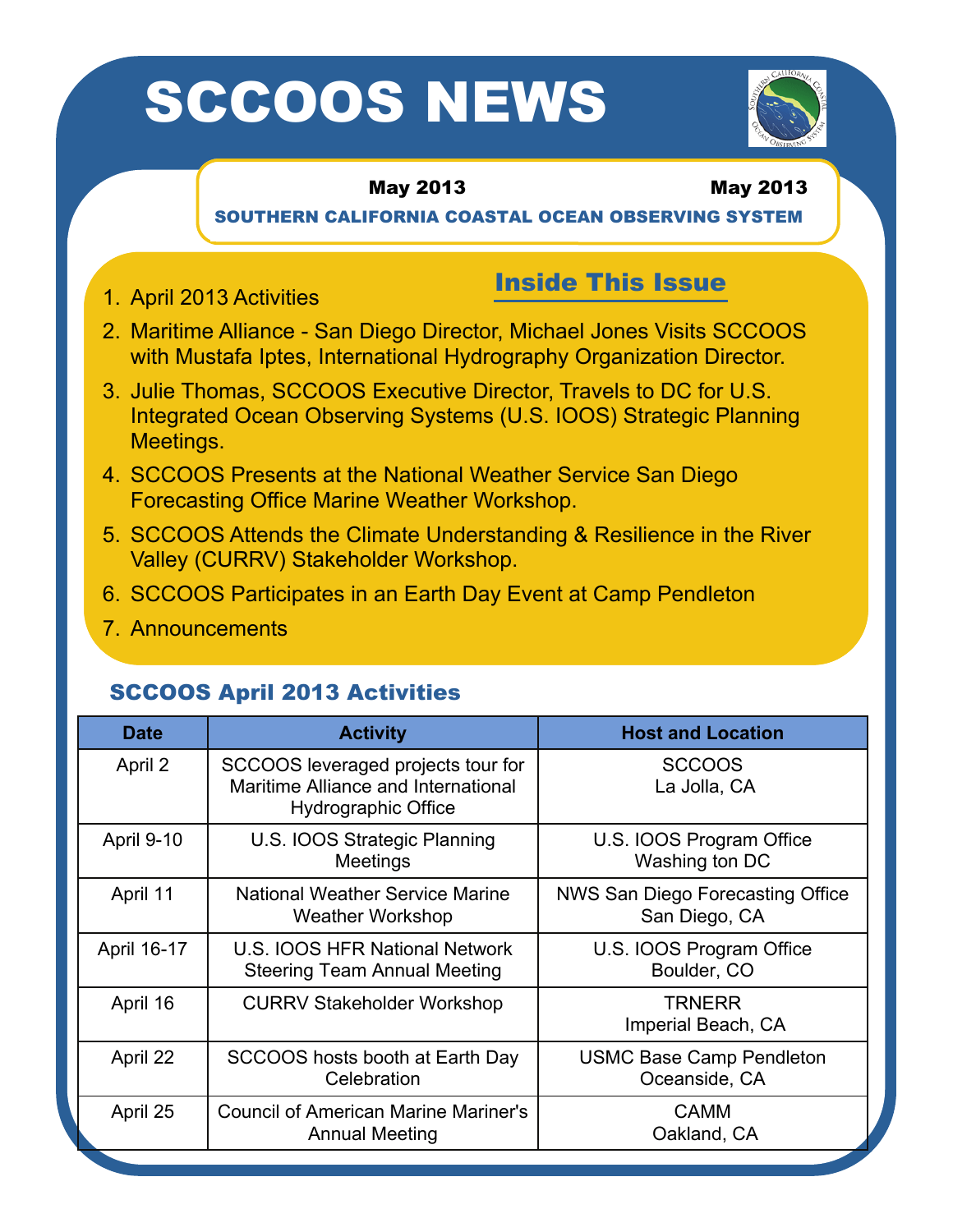# SCCOOS Hosts the Directors of Maritime Alliance - San Diego and International Hydrographic Organization (IHO)



*Left to right: Mustafa Iptes, Julie Thomas, and Michael Jones* 

*Left to right: Julie Thomas, Mustafa Iptes, and Michael Jones* 



Michael Jones, the Director for **Maritime Alliance**, and Mustafa Iptes, Director for the International Hydrgraphic Organization [\(IHO](http://www.iho.int/srv1/)) visited SCCOOS to gain a better understanding how the maritime industry receives assistance from the science and research community. Director Iptes was visiting from Monaco, France with the charge to actively engage the his international partners to advance maritime safety and efficiency in order to support the protection and sustainable use of the marine environment.

SCCOOS took this opportunity to showcase their [harbors product](http://www.sccoos.org/data/harbors/lalb/index.php) as well as other leveraged programs. A large portion of the meeting focused on high frequency radar derived [surface](http://cordc.ucsd.edu/projects/mapping/)  [currents](http://cordc.ucsd.edu/projects/mapping/) managed by the Coastal Observing Research and Development Center (CORDC), and [wave buoys/models](http://cdip.ucsd.edu/themes/) from the Coastal Data and Information Program (CDIP).

# SCCOOS Attends U.S. IOOS Strategic Meetings in D.C.

Julie Thomas, **SCCOOS** Executive Director, traveled to Washington D.C. to participate in [U.S. IOOS](http://www.ioos.noaa.gov/) (U.S. Integrated Ocean Observing System) strategic planning meetings. These meetings were a collaborative effort from [IOOS](http://www.ioosassociation.org/)  [Association](http://www.ioosassociation.org/) Board Members and [Consortium](http://www.oceanleadership.org/)  [for Ocean Leadership](http://www.oceanleadership.org/). Julie was joined by; Ru Morrison, Executive Director of [NERACOOS](http://www.neracoos.org/) (Northeastern Regional Association of Coastal and Ocean Observing Systems) and Staci Lewis, the Policy Manger with the Consortium for Ocean Leadership. The two days consisted of briefing and gathering insights from House and Senate staff. Extreme events, ICOOS Reauthorization, Ocean Acidification, and NOAA/IOOS collaboration were among the many topics discussed.



*Ru Morrison, Staci Lewis, Cat Barrett (Democratic Staff on the Senate Commerce Committee and the Subcommittee on Oceans, Atmosphere, Fisheries, and Coast Guard), and Cody the dog.*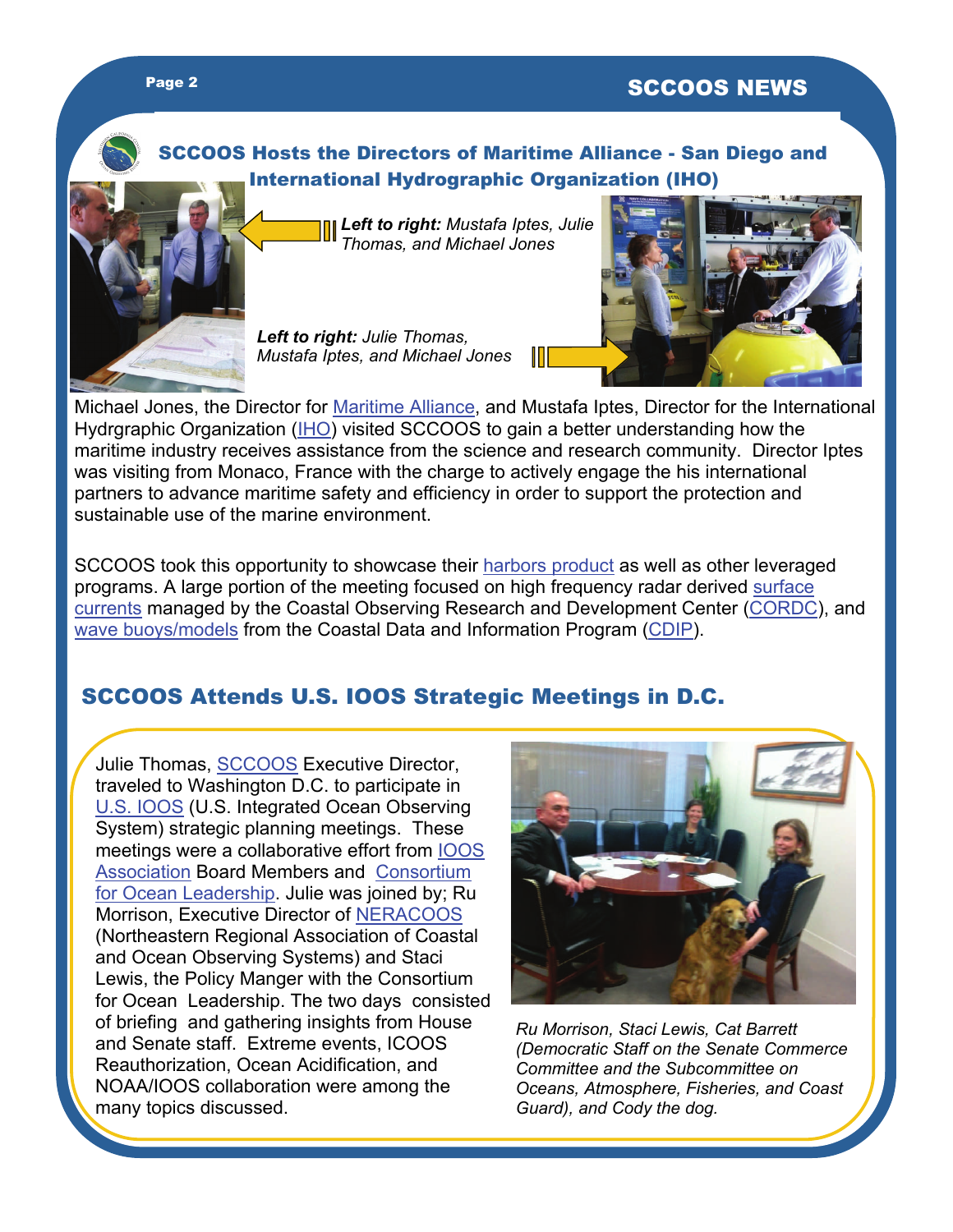# SCCOOS & CDIP Present at NWS Marine Weather Workshop



*Corey Olfe, CDIP programmer, explains the idiosyncrasies of the experimental swell model.* 

The National Weather Service San Diego forecasting office hosted a marine weather workshop. Marine partners from the Navy, Scripps Institution of Oceanography, Surfline, and the Hydrologic Research Center were in attendance. Corey Olfe, a programmer for the [Coastal Data and Information Program](http://cdip.ucsd.edu/) (CDIP), presented on how the location of their high resolution wave buoys feed into their experimental swell models. He showcased the different products and data that could aid in the NWS marine forecast. Danielle Williams, program coordinator for [SCCOOS,](http://sccoos.org/interactive-map/) briefed the group about California ocean observing systems focusing on their data, products, and website navigation. Special thanks to Alex Tardy and Roger Pierce with NWS for the invitation to present.

#### SCCOOS Attends a Workshop at the Tijuana River Research Reserve



*Danielle briefs the group about the CURRV project and demonstrates the complexity of a vulnerability assessment.* 

Danielle Boudreau, Tijuana River National Estuarine Research Reserve [\(TRNERR](http://trnerr.org/)) Coastal Training Program Assistant, is leading the Climate Understanding & Resilience in the River Valley ([CURRV](http://trnerr.org/wp-content/uploads/2013/02/infoflyer_final.pdf)) project. The goal of this project is to begin a regionally committed process of adapting to climate change within the context of other environmental and socioeconomic changes. The purpose of this meeting was to strengthen our understanding on climate change and adaptation processes as well a establishing a collective understanding of existing conditions in the River Valley. Many groups were r epresented at this first stakeholder workshop and all will bring together a wide variety of perspectives when assessing the River Valley's vulnerability. SCCOOS looks forward to participating in the CURRV project.